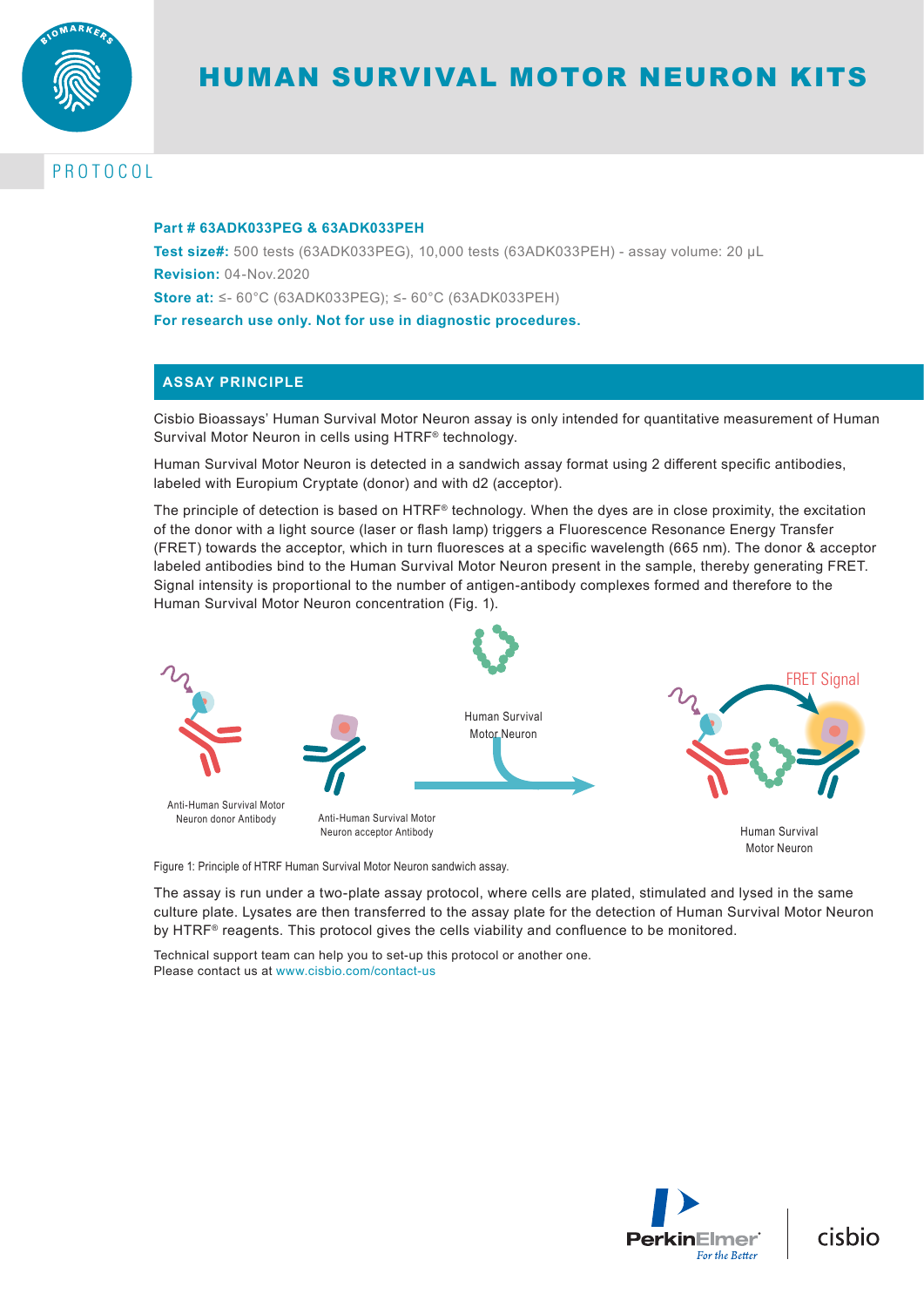

Lysis Detection

## **TWO-PLATE ASSAY PROTOCOL (FOR ADHERENT CELLS):**



\* Note that concentration above 0.5% DMSO will impair assay performances.

\*\* Depending on cell lines used, volume of lysis should be optimized, it can also be necessary to dilute the cell lysate to ensure samples are within the assay linear range.

#### **MATERIALS PROVIDED:**

| <b>Kit components</b>                        | 500 tests<br>Cat # 63ADK033PEG       | <b>10,000 tests</b><br>Cat # 63ADK033PEH |
|----------------------------------------------|--------------------------------------|------------------------------------------|
| Control lysate<br>Frozen/ready-to-use        | 1 vial - 150 µL                      | 2 vials - 150µL                          |
| Anti-Human Survival Motor Neuron-Eu Cryptate | 1 vial - $50 \mu L$                  | $1$ vial - $1$ mL                        |
| Antibody                                     | Frozen - 50 X                        | Frozen - 50 X                            |
| Anti-Human Survival Motor Neuron-d2 Antibody | 1 vial - $50 \mu L$<br>Frozen - 50 X | $1$ vial - $1$ mL<br>Frozen - 50 X       |
| Lysis buffer *                               | 4 vials - 2 mL                       | 1 vial - 130 mL                          |
| stock solution 4X                            | Frozen                               | Frozen                                   |
| Detection Buffer #3 **                       | 1 vial - $7$ mL                      | 1 vial - 105 mL                          |
| ready-to-use                                 | Frozen                               | Frozen                                   |

\* Amounts of reagents provided are sufficient for generating 50 µL of cell lysate per well.

\*\* The Detection Buffer is used to prepare working solutions of acceptor and donor reagents.

## **PURCHASE SEPARATELY:**

- HTRF®-Certified Reader\*\*. Make sure the setup for Eu Cryptate is used
- For a list of HTRF-compatible readers and set-up recommendations, please visit www.cisbio.com/compatible-readers
- Small volume (SV) detection microplates Use white plate only.
- For more information about microplate recommendations, please visit our website at: cisbio.com/microplates-recommendations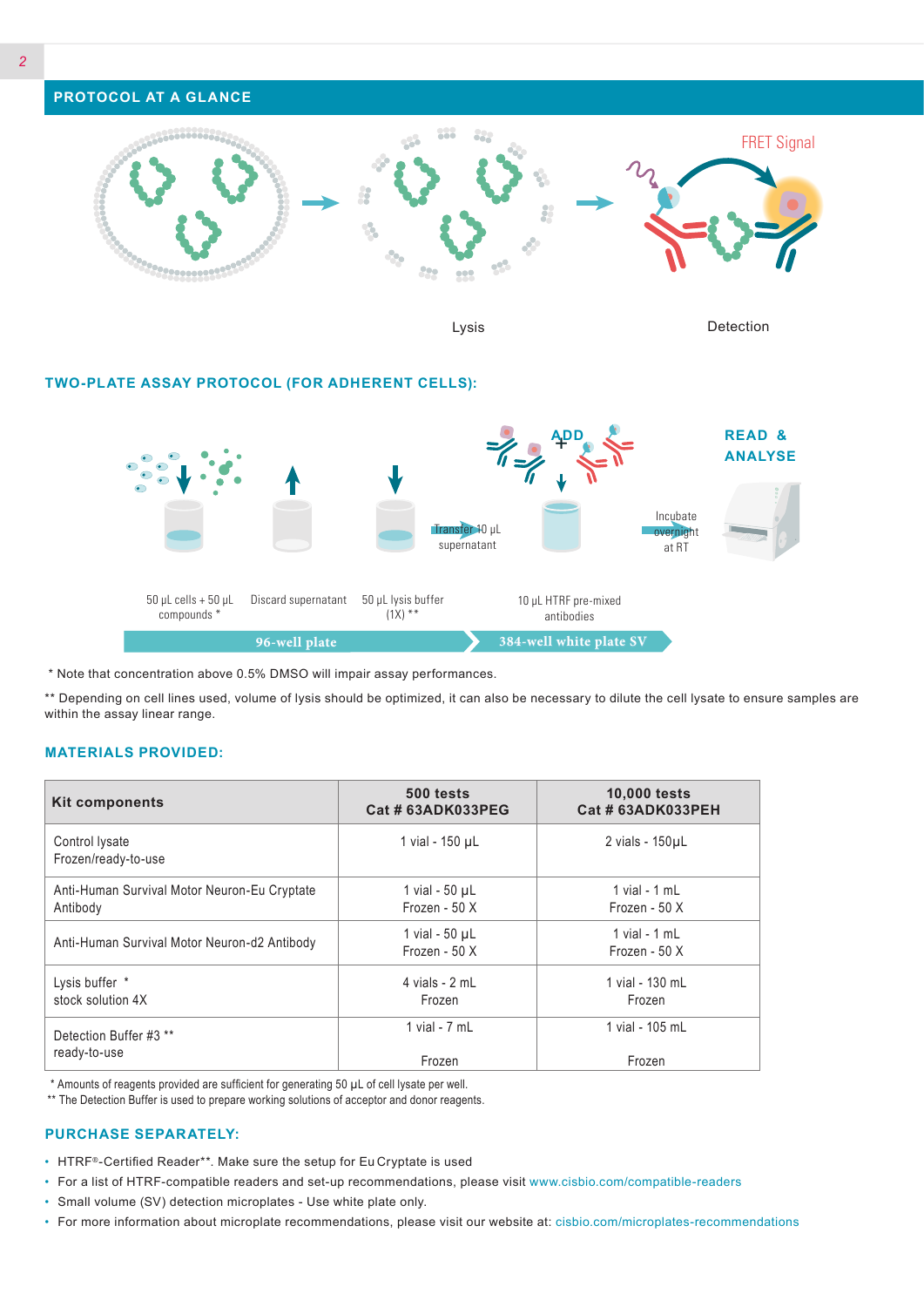## **STORAGE AND STABILITY**



Antibodies, control lysate and buffers should be stored frozen until use. Thawed detection buffer can be stored at 2-8°C in your premises. Thawed antibodies are stable 48 hours at 2-8°C; they can be refrozen (at -20°C or below) and thawed at least one more time. Control lysate must be stored frozen at -60°C or below. Thawed control lysate can be refrozen (at -60°C or below) and thawed one more time.

### **REAGENT PREPARATION**

Allow all reagents to thaw before use.

We recommend centrifuging the vials gently after thawing, before pipeting the stock solutions. Prepare the working solutions from stock solutions by following the instructions below.

#### **POSITIVE CONTROL SOLUTION: READY-TO-USE**

The control cell lysate is only provided as an internal assay control to check the quality of the results obtained. The window between control lysate and negative control should be greater than 2.

#### **TO PREPARE WORKING ANTIBODY SOLUTIONS:**

HTRF® reagent concentrations have been set for optimal assay performances. Note that any dilution or improper use of the d2 and Cryptate-antibodies will impair the assay's quality. Be careful, as working solution preparation for antibodies may differ between the 500 and 10,000 tests data point kit.

Antibody working solutions are stable for 2 days at 4°C. Dilute the antibodies with detection buffer #3.

| <b>500 TESTS KIT - 63ADK033PEG</b>                                                                                                                                                                     |                 | 10,000 TESTS KIT - 63ADK033PEH |                                                                                                                                                                                                        |  |
|--------------------------------------------------------------------------------------------------------------------------------------------------------------------------------------------------------|-----------------|--------------------------------|--------------------------------------------------------------------------------------------------------------------------------------------------------------------------------------------------------|--|
| Anti-Human Survival Motor Neuron- Cryptate antibody                                                                                                                                                    |                 |                                |                                                                                                                                                                                                        |  |
| Dilute 50-fold the frozen stock solution with detection<br>buffer #3: e.g. add 2.45 mL of detection buffer to the<br>0.05 mL of Cryptate-antibody stock solution.                                      | 49 vol<br>1 vol | 49 vol<br>1 vol                | Dilute 50-fold the frozen stock solution with Detection<br>buffer #3: e.g. add 49 mL of detection buffer to the 1<br>mL of Cryptateantibody stock solution.                                            |  |
| Anti-Human Survival Motor Neuron-d2 antibody                                                                                                                                                           |                 |                                |                                                                                                                                                                                                        |  |
| Dilute 50-fold the frozen stock solution with Detection<br>buffer #3: e.g. add 2.45 mL of detection buffer to the<br>0.05 mL of d2- antibody stock solution.                                           | 49 vol<br>1 vol | 49 vol<br>1 vol                | Dilute 50-fold the frozen stock solution with Detection<br>buffer #3: e.g. add 49 mL of detection buffer to the 1<br>mL of d2- antibody stock solution.                                                |  |
| Antibody mix                                                                                                                                                                                           |                 |                                |                                                                                                                                                                                                        |  |
| It is possible to pre-mix the two ready-to-use antibody<br>solutions just prior to dispensing the reagents by<br>adding 1 volume of d2-antibody solution to 1 volume of<br>Cryptate-antibody solution. |                 |                                | It is possible to pre-mix the two ready-to-use antibody<br>solutions just prior to dispensing the reagents by<br>adding 1 volume of d2-antibody solution to 1 volume of<br>Cryptate-antibody solution. |  |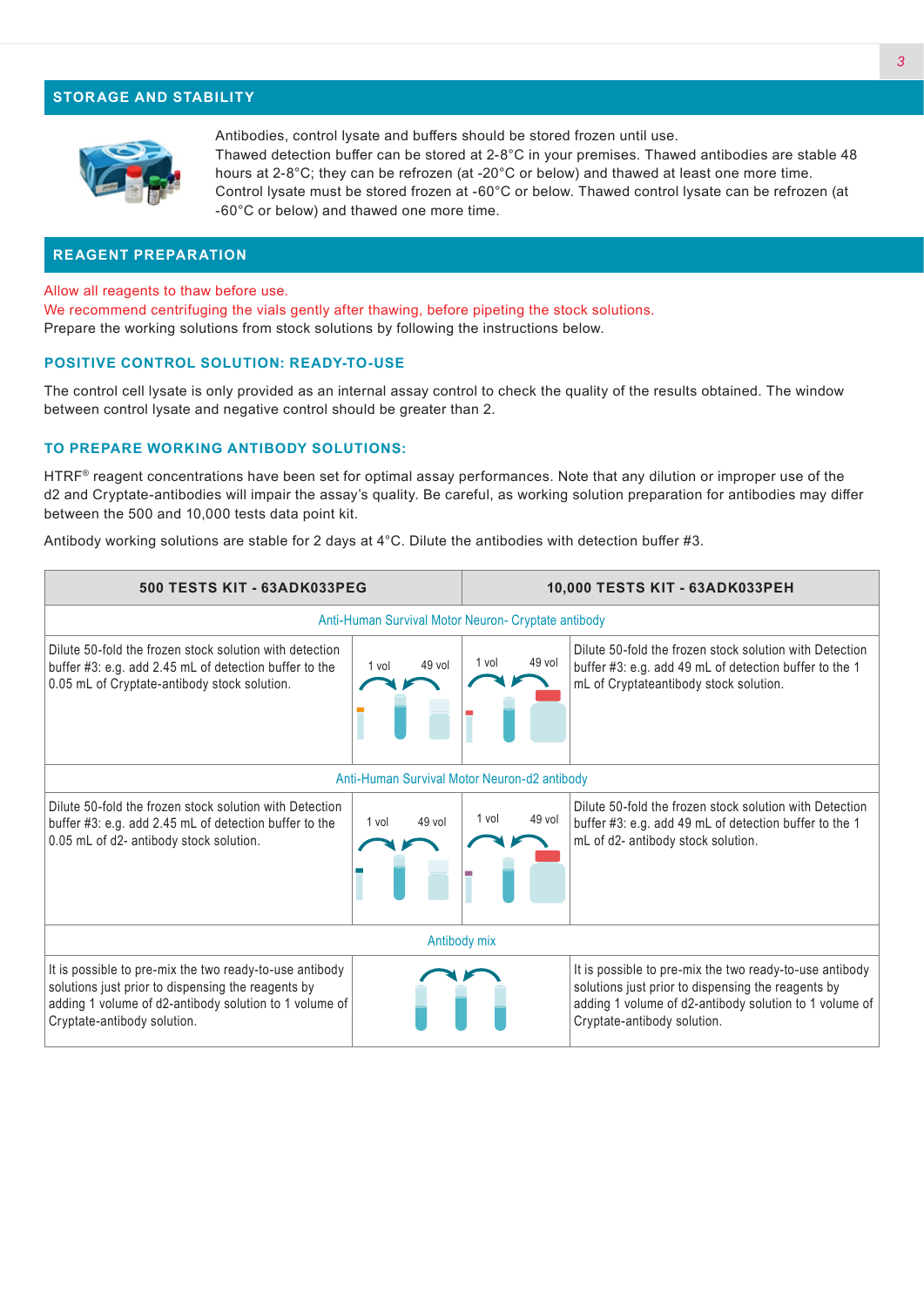## **TO PREPARE LYSIS BUFFER:**

**TWO PLATE ASSAY PROTOCOL**

#### Make sure that the lysate has been generated by using the kit reagents.

Prepare the required amount of lysis buffer before running the assay, working solutions are stable for 2 days at 2-8°C.

Lysis buffer 1X:

Determine the amount of lysis buffer needed for the experiment. Each well requires generally 50 µL of lysis buffer. Prepare a lysis buffer solution 1X by diluting 4-fold the lysis buffer 4X with distilled water.



| incubate overnight, at 37°C in CO2 atmosphere.<br>1<br>optimization of cell seeding densities is recommended.<br>2 <sup>2</sup><br>3                                                                                             | <b>FOR ADHERENT CELLS</b><br><b>GENERAL LAB WORK PRIOR USING CISBIO KIT: CELLS PREPARATION</b><br>Plate 50 µL of cells in 96-well tissue-culture treated plate in appropriate growth medium and<br>Cell seeding densities of 100 K cells/well are generally sufficient for most cell lines, but<br>Depending on receptor a starving step with serum-free medium could be essential.<br>Dispense 50 µL of compounds (2X) diluted in cell culture medium<br>For most compound, incubation time should be above 24 hours at 37°C.<br>We recommend a time course study to determine the optimal stimulation time.<br>Note that concentration above 0.5% DMSO will impair assay performances. | 96-well culture plate                      |
|----------------------------------------------------------------------------------------------------------------------------------------------------------------------------------------------------------------------------------|------------------------------------------------------------------------------------------------------------------------------------------------------------------------------------------------------------------------------------------------------------------------------------------------------------------------------------------------------------------------------------------------------------------------------------------------------------------------------------------------------------------------------------------------------------------------------------------------------------------------------------------------------------------------------------------|--------------------------------------------|
|                                                                                                                                                                                                                                  |                                                                                                                                                                                                                                                                                                                                                                                                                                                                                                                                                                                                                                                                                          |                                            |
|                                                                                                                                                                                                                                  |                                                                                                                                                                                                                                                                                                                                                                                                                                                                                                                                                                                                                                                                                          |                                            |
|                                                                                                                                                                                                                                  |                                                                                                                                                                                                                                                                                                                                                                                                                                                                                                                                                                                                                                                                                          |                                            |
|                                                                                                                                                                                                                                  |                                                                                                                                                                                                                                                                                                                                                                                                                                                                                                                                                                                                                                                                                          |                                            |
|                                                                                                                                                                                                                                  |                                                                                                                                                                                                                                                                                                                                                                                                                                                                                                                                                                                                                                                                                          |                                            |
|                                                                                                                                                                                                                                  |                                                                                                                                                                                                                                                                                                                                                                                                                                                                                                                                                                                                                                                                                          |                                            |
|                                                                                                                                                                                                                                  |                                                                                                                                                                                                                                                                                                                                                                                                                                                                                                                                                                                                                                                                                          |                                            |
|                                                                                                                                                                                                                                  |                                                                                                                                                                                                                                                                                                                                                                                                                                                                                                                                                                                                                                                                                          |                                            |
|                                                                                                                                                                                                                                  | Same final concentration of DMSO must be used for each compound dilutions.                                                                                                                                                                                                                                                                                                                                                                                                                                                                                                                                                                                                               | 96-well culture plate                      |
|                                                                                                                                                                                                                                  |                                                                                                                                                                                                                                                                                                                                                                                                                                                                                                                                                                                                                                                                                          | Discard supernatant (for adherent cells)   |
|                                                                                                                                                                                                                                  | Remove carefully cell supernatant either by aspirating supernatant or by flicking the plate.                                                                                                                                                                                                                                                                                                                                                                                                                                                                                                                                                                                             | 96-well culture plate                      |
|                                                                                                                                                                                                                                  | <b>HUMAN SURVIVAL MOTOR NEURON DETECTION USING CISBIO KIT</b>                                                                                                                                                                                                                                                                                                                                                                                                                                                                                                                                                                                                                            |                                            |
| temperature under shaking.                                                                                                                                                                                                       | Immediately add $50 \mu L$ of lysis buffer $(1X)$ and incubate for at least 30 minutes at room                                                                                                                                                                                                                                                                                                                                                                                                                                                                                                                                                                                           |                                            |
| 4<br>can be decreased down to 25 µL.                                                                                                                                                                                             | Use the appropriate lysis buffer and incubate at room temperature with shaking.<br>We recommend a time course study to determine the optimal lysis incubation time. Lysis volume                                                                                                                                                                                                                                                                                                                                                                                                                                                                                                         | 96-well culture plate                      |
| culture plate to a 384-well small volume white plate.<br>5                                                                                                                                                                       | After homogenization by pipeting up and down, transfer 10 $\mu$ L of cell lysate from the 96-well cell-<br>Depending on cell lines used, it can be necessary to dilute the cell lysate to ensure samples are                                                                                                                                                                                                                                                                                                                                                                                                                                                                             |                                            |
| within the assay linear range                                                                                                                                                                                                    |                                                                                                                                                                                                                                                                                                                                                                                                                                                                                                                                                                                                                                                                                          | 96-well culture plate<br>384-well SV plate |
|                                                                                                                                                                                                                                  |                                                                                                                                                                                                                                                                                                                                                                                                                                                                                                                                                                                                                                                                                          |                                            |
| Cover the plate with a plate sealer.<br>Incubate overnight at RT.<br>6<br>Set up your reader for Eu Cryptate and read the fluorescence emission at two different<br>wavelenghts (665nm and 620nm) on a compatible HTRF® reader*. | Add 10 $\mu$ L of premixed antibody solutions (vol/vol) prepared in the detection buffer #3.                                                                                                                                                                                                                                                                                                                                                                                                                                                                                                                                                                                             |                                            |

 \* For more information about HTRF® compatible readers and for set-up recommendations, please visit our website at: www.cisbio.com/compatible-readers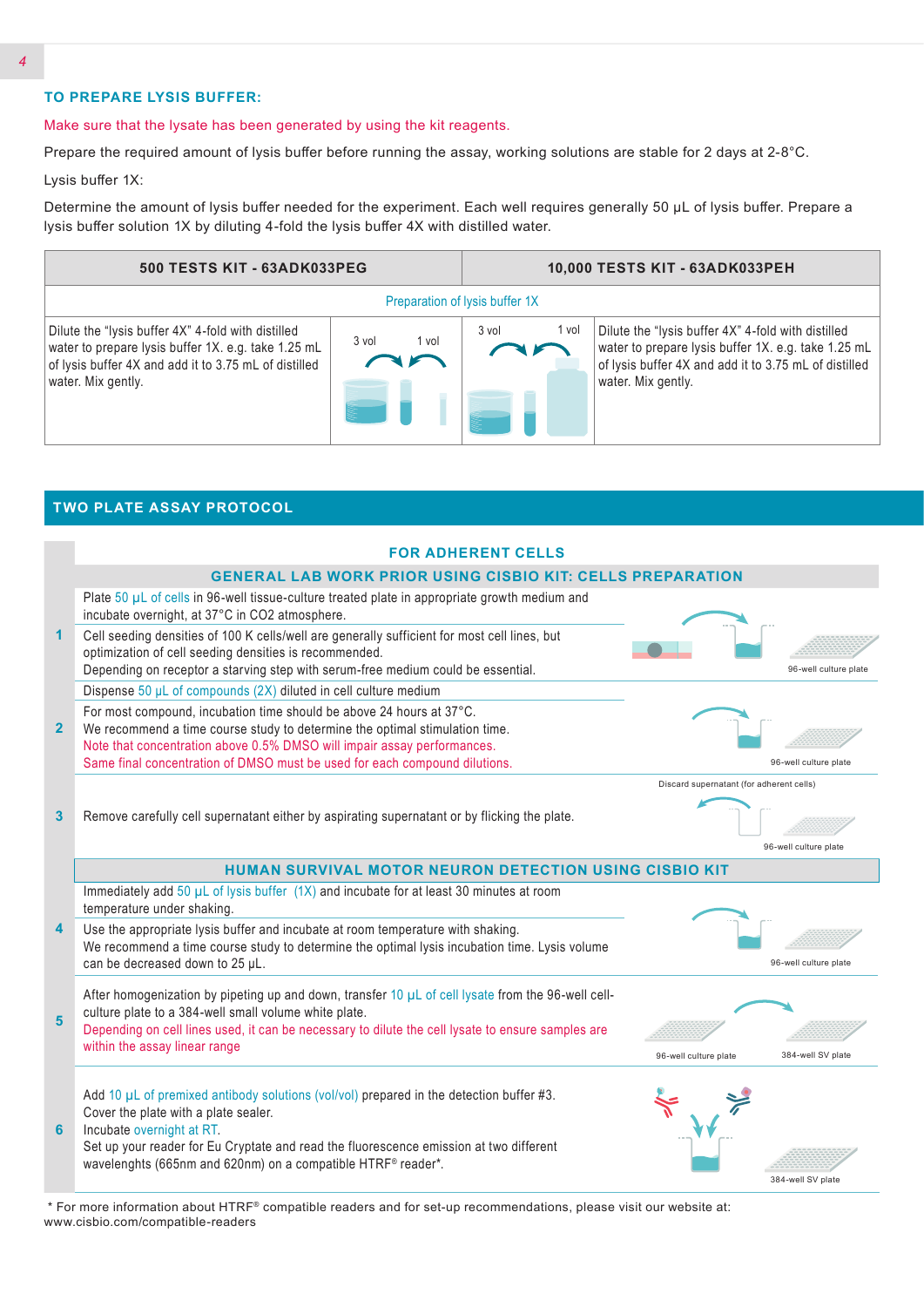Standard protocol for two-plate assay protocol in 20 µL final volume (after lysis step)

|        | Non treated cell<br><b>Iysate</b>                                                                                         | <b>Treated cell</b><br><b>Iysate</b>     | <b>Positive control</b>             | <b>Negative control</b>                   | <b>Blank control</b>                         |
|--------|---------------------------------------------------------------------------------------------------------------------------|------------------------------------------|-------------------------------------|-------------------------------------------|----------------------------------------------|
| Step 1 | Dispense 10 µL of<br>non treated cell lysate                                                                              | Dispense 10 µL of<br>treated cell lysate | Dispense 10 µL of<br>control lysate | Dispense $10 \mu L$ of<br>lysis buffer 1X | Dispense 10 µL of<br>non treated cell lysate |
| Step 2 | Add 5 µL of detection<br>Add 5 µL of Anti-Human Survival Motor Neuron-d2 Antibody working solution to all wells<br>buffer |                                          |                                     |                                           |                                              |
| Step 3 | Add 5 µL of Anti Human Survival Motor Neuron-Eu Cryptate Antibody working solution to all wells                           |                                          |                                     |                                           |                                              |
| Step 4 | Cover the plate with a plate sealer. Incubate overnight at room temperature.                                              |                                          |                                     |                                           |                                              |
| Step 5 | Remove the plate sealer and read on an HTRF® compatible reader                                                            |                                          |                                     |                                           |                                              |

The blank control is used to check the Cryptate signal at 620 nm.

The Negative control is used to check the non-specific signal. The ratio between control lysate signal / non-specific signal should be greater than 2.

# **DATA REDUCTION & INTERPRETATION**

1. Calculate the ratio of the acceptor and donor emission signals for each individual well.

Ratio = 
$$
\frac{\text{Signal 665 nm}}{\text{Signal 620 nm}} \times 10^4
$$

2. Calculate the % CVs. The mean and standard deviation can then be worked out from ratio replicates.

$$
CV (%) = \frac{Standard deviation}{Mean Ratio} \times 100
$$

For more information about data reduction, please visit http://www.cisbio.com/htrf-ratio-and-data-reduction